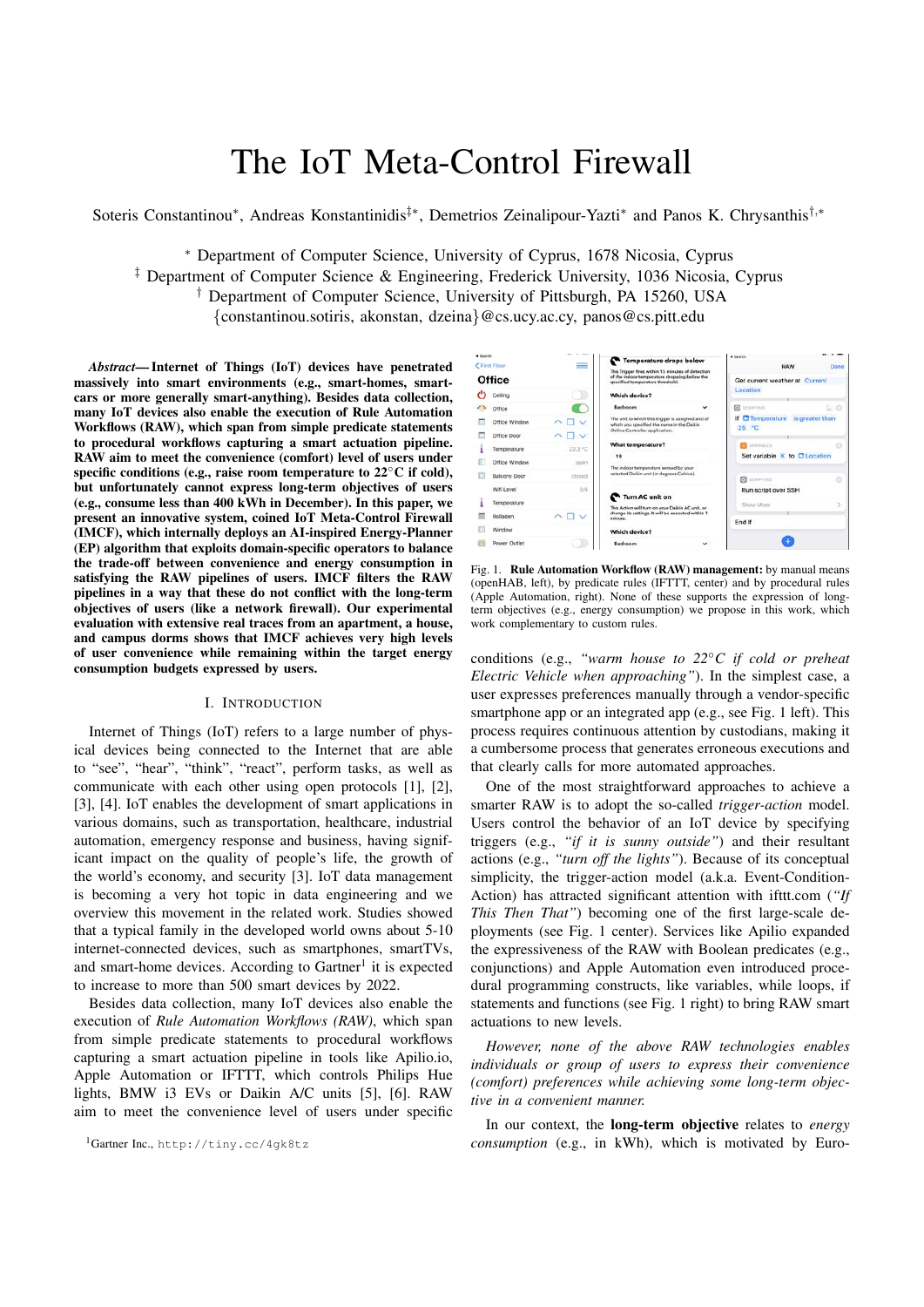pean's Commission calls for a climate-neutral Europe by 20502. Unfortunately, the *CO*<sup>2</sup> pollution of ICT (production of devices and usage) is expected to rise from 4% to 8% by  $2025<sup>3</sup>$ . We claim that by consuming energy more intelligently (i.e., using smart actuations) can greatly contribute to the environmental impact of ICT, enabling us to improve living conditions and also respect the environment reaching agreed targets. To understand this desideratum, consider two separate examples, one in a smart-home and the other one in smartdormitory setting:

#### *A. Motivational Scenarios*

Smart-Home: As a first example consider a single family that has invested in photovoltaic technology to cover its heating, mobility and other energy requirements. In our scenario, the family has a yearly budget of 8500 kWh (i.e., yearly production of this household under a net-metering scheme, where energy excess on a sunny day can be used at later stages within a yearly cycle) and aims to spend this energy budget through RAW that configures the energy consumption preferences of the family (e.g., room temperatures across the year in the house as well as auxiliary lighting). The family is willing to adapt its desired interior temperature preferences (e.g., adapting indoor temperature by  $1^{\circ}$ C, one can save  $6\%$  of its energy consumption<sup>4</sup>) according to production and consumption patterns, but has no clue how the RAW pipelines contribute to the target of using only 8500 kWh per year. Currently, they rely on manual guess-work and manual planning that is cumbersome and error-prone [7] (Section IV overviews the related work showing that no other solution is available to this problem).

Smart-Dorms: As a second example consider the SAVES [8] project, which was an inter-dormitory energy-saving competition within the framework of the European Commission Intelligent Energy – Europe (IEE) programme that took place between 2014-2016. The project aimed to instill energy-saving habits to students at a key moment of change in their lives so that they can continue energy-saving actions throughout their entire lives. SAVES aimed at delivering 8% average electricity savings in participating dormitories. Students at the University of Cyprus participated with great excitement and passion that eventually led to a saving of 4,44%. Even though students applied common sense and perseverance in achieving the energy reduction target, there was a lack of intelligent control to reach the higher desired target.

## *B. The IMCF Approach: Overview*

In this paper, we present an innovative system, coined the *IoT Meta-Control Firewall (IMCF)*, which aims to fill the gap of manual RAW tuning to reach the energy consumption targets. The user (or group of users) starts out by defining a vector of RAW rules, dubbed Meta-Rule-Table (*MRT*),

2EU 2050 long-term strategy, https://tiny.cc/9wu8iz

3DW, https://p.dw.com/p/3Lvxs



Fig. 2. The *Energy Planner (EP)* algorithm proposed in this work is an AIinspired algorithm that finds the best possible energy consumption strategy with respect to user convenience by only using a *Meta-Rule-Table (MRT)* profile and *Energy Consumption Profile (ECP)* and without the necessity of a learning history used by machine learning methods.

and an *Energy Consumption Profile* (Table I), dubbed *ECP* (see Fig. 2). The high-level objective is to identify among all *MRT* rules the ones that must be dropped so that the user stays within the desired energy budget according to the *ECP* history. The IMCF automatically adopts an intelligent energy amortization process combined with an AI-inspired algorithm we propose, to balance the trade-off between convenience and energy consumption while managing RAW pipelines of users. Particularly, it utilizes an intelligent search algorithm, called *EP (Energy Planner)*, which goes over the exponentially large search space of  $\sum_{r \leq N} r$ -combinations (where  $N = |MRT|$ ), yielding quickly the rules to be dropped. IMCF adapts the RAW pipelines in a way that these do not conflict with the long-term objectives of users (by dropping certain rules based on preference priority).

The RAW pipelines are distinguished in our discussion into the *convenience* and *necessity*. The *convenience rules* aim at promoting an individual's physical comfort (e.g., room temperature, ambient lighting, pre-heating of car, operation readiness of general appliances or whatever is considered tentative comfort), while the *necessity rules* are those rules that should always be executed regardless of whether the longterm target is met. Without loss of generality and for ease of exposition, consider only the convenience rules, sorted in order of importance, for the remainder of this work.

In respect to processing the RAW rules, one could ignore the RAW rules completely, obtaining in this way the best energy consumption but the worst convenience (we call this the *No Rule (NR)* method - see Fig. 2). In contrast, a user could obtain maximum convenience by having every single preference rule inside RAW executed that would obviously bring the highest convenience but at the same time it would consume the highest amount of energy (we call this the *Meta-Rule (MR)* method). The IFTTT approach, in the absence of a detailed user preference profile, being an arbitrary sequence of rule executions would then be somewhere in between these two borderline cases, while EP is a more rigorous optimization method of arbitrary rules.

<sup>4</sup>U.S. Dept. of Energy, https://tiny.cc/kwfijz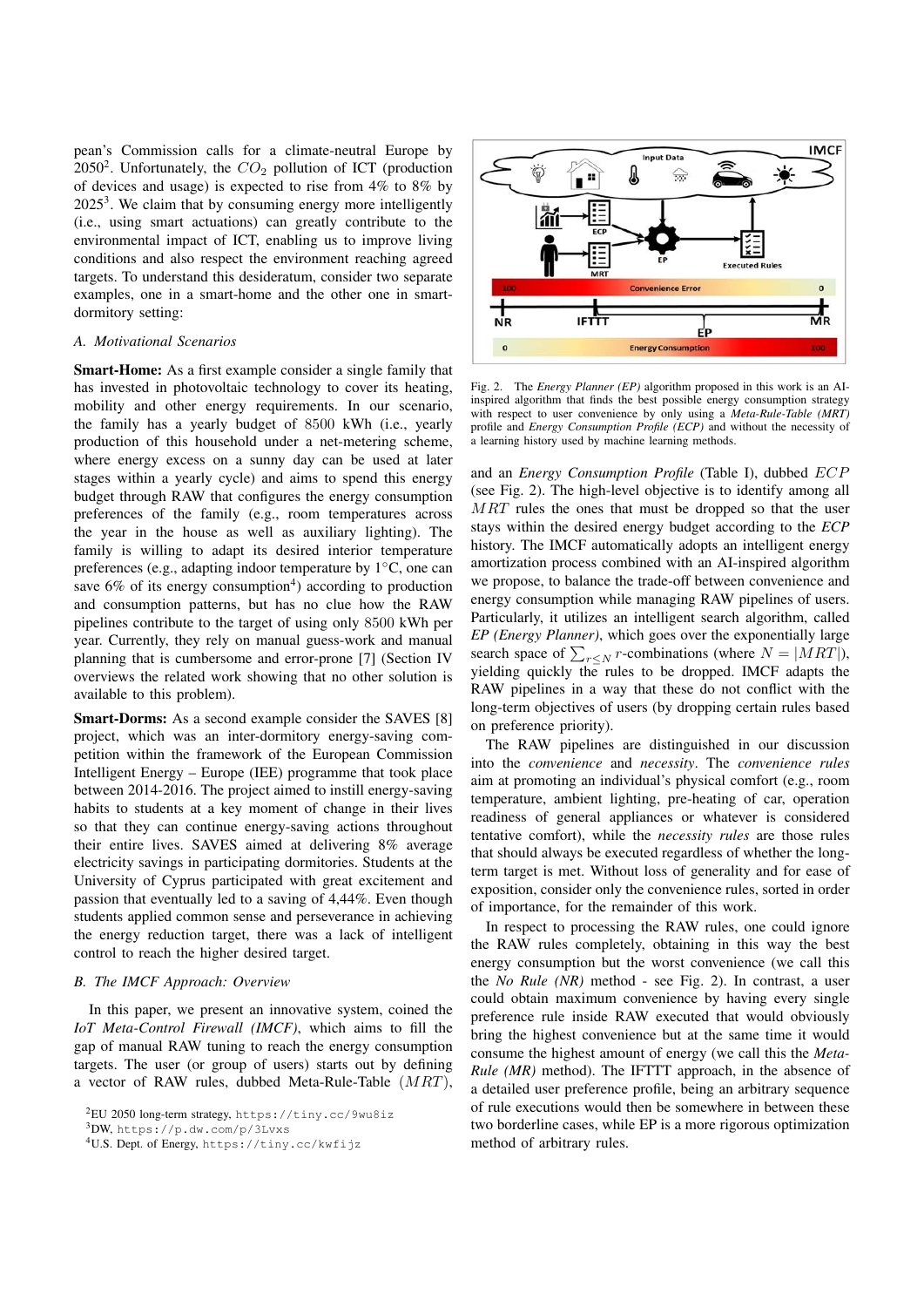TABLE I ENERGY CONSUMPTION PROFILE (ECP) OF FLAT MODEL (USED IN THE EVALUATION)

| <b>Months</b> | kWh per month | kWh per hour |
|---------------|---------------|--------------|
| January       | 775.50        | 1.04         |
| February      | 528.75        | 0.71         |
| March         | 246.75        | 0.33         |
| April         | 141.00        | 0.19         |
| May           | 176.25        | 0.24         |
| June          | 211.50        | 0.28         |
| July          | 246.75        | 0.33         |
| August        | 317.25        | 0.43         |
| September     | 211.50        | 0.28         |
| October       | 176.25        | 0.24         |
| November      | 211.50        | 0.28         |
| December      | 423.00        | 0.57         |
| <b>Total</b>  | 3666.00       |              |

A Meta-Rule-Table (*MRT*) satisfies a user's preference rules along with the long-term energy objective. Consider for example the following constraint/meta-rule: *"Keep the monthly energy consumption budget below 100 euro"* (1 kWh costs around  $0.20$  Euros in  $EU^5$ , so monetary to energy conversion can be carried out directly). The incorporation of multiple rules may cause several deficiencies, such as rules competing or throwing a clash with each other, rules becoming infeasible to be satisfied and/or rules that their behavior depends on the output of other rules. This is mainly due to the complexity of current controllers to autonomously track and monitor a high number of rules that may be set by the user in different periods, under different circumstances [9]. For example, the above meta-rule that refers to the monthly energy budget not exceeding 100 euro, will conflict with another meta-rule that turns the AC to cooling when the room temperature is  $> 18^{\circ}C$ and the monthly energy budget is already consumed. Similarly, the above meta-rule may also cause a conflict with a meta-rule that turns on the lights when the season is winter, and the time is between 13:00-16:00.

Our intelligent algorithm enables some user to find an energy-efficient plan for the execution of a set of convenience rules encoded in *MRT* and a tentative *ECP*, satisfying several objectives subject to a specific energy constraint. The efficiency of the proposed techniques is measured by the following metrics: (i) the *Convenience Error*  $(F_{CF})$ ; and (ii) the *Energy Consumption*  $(F_E)$  required for finding a nearoptimal plan of meta-rules. In summary, in this paper we have the following contributions:

- *•* We propose a novel notion of filtering RAW workflows and formally defined. In this scope, we propose the design and implementation of the Energy Plan algorithm within an IoT Meta-Control Firewall (IMCF) that has the ability to handle the user's convenience profile by considering the user's energy budget.
- *•* We present a complete system architecture of our IMCF smart energy management system implemented inside the openHAB stack.
- *•* We evaluate our design with extensive experimentation on real datasets with anonymized measurements from

5EU Statistics, http://tiny.cc/53vijz



Fig. 3. Overview of the IMCF System Architecture.

a real residential apartment that comprises of a variety of sensors and approximately 5M readings (1.09 GB in total), showing that EP can be premise for energy-aware smart actuations in the future. We finally also demonstrate the utility of our prototype system.

The remainder of the article is organized as follows: Section II presents our proposed framework's system architecture and its internal components. Section III presents our experimental methodology and results. Section IV provides other related work while Section V concludes the article.

#### II. THE IOT META-CONTROL FIREWALL (IMCF) SYSTEM **ARCHITECTURE**

In this section, we describe a prototype system we have developed, called The IoT Meta-Control Firewall (IMCF) system6. The IMCF has been implemented using the open Home Automation Bus (OpenHAB) [10], the Linux crontab daemon, as well as the Laravel PHP web framework following the model–view–controller architectural pattern. We start out with a discussion of the system architecture, followed by the IMCF algorithm, and then describe the GUI we have developed. The GUI integrates directly into OpenHAB's mobile and web Panel view for both interactive management of IoT and automated management of Energy-aware *MRT* pipelines using the EP described in this work.

#### *A. System Architecture*

Our system architecture comprises of the following components: (i) a full-fledge local controller implemented inside the openHAB stack, which is a smart home management software; and (ii) IMCF, which is the software system that encapsulates the complete application logic of the energy management stack we propose along with the respective user interfaces.

Local Controller (LC): is a java-based system installed on a micro device, like a Linux Raspberry PI, running on the local network of a user. The LC will be in direct communication with the IoT devices (i.e., *Things (TG)*) to instruct them based on the preferences registered by a user (see Fig. 3). A user will typically download the openHAB smartphone *application (APP)*, for iOS or Android, and interact with TG through

<sup>6</sup>The IoT Meta-Control Firewall, https://imcf.cs.ucy.ac.cy/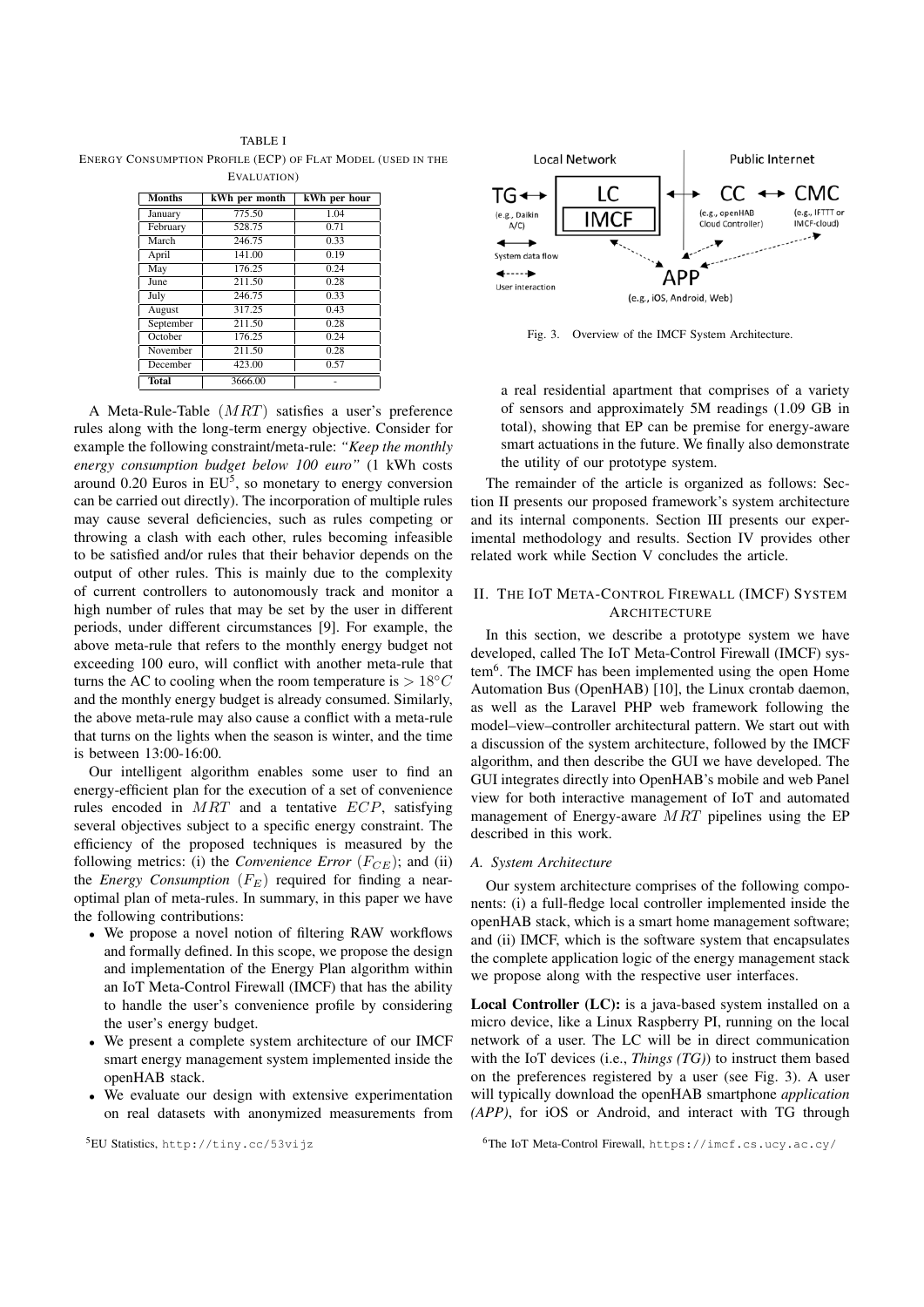LC. For the implementation of LC we decided to extend the openHAB stack, which is a vendor and technology agnostic open source automation software for smart home that provides a rich ecosystem of bridges through which a user can interact directly with IoT devices (e.g., Daikin Smart A/C, Phillips HUE lights) both locally and remotely. This gives us the benefit to achieve maximum IoT market compatibility as the integration of IoT is always an immense challenge.

To realize the operation of LC, consider for example a user inside his smart space that uses an APP to increase the temperature of an A/C from 21 to 25 degrees Celsius (see Figure 5a-b). This manual interaction goes directly to LC that eventually communicates with TG (on older units this is typically unencrypted http communication channels, either http querystring or in some cases JSON web 2.0 interactions). When a user's APP is outside a smart space, the network firewall and Network Address Translation (NAT) will obviously not let this user interact with LC. As such, the user's APP connects to the *Cloud Controller (CC)*, which is a server on the public Internet that communicates and controls LC remotely.

The complete picture can tentatively be complemented by a *Cloud Meta-Controller (CMC)*, like IFTTT [6], which can enable the user to configure and run various custom rules. CMC would in this case interact with CC that would in turn interact with LC that would eventually interact with TG, all under the *manual* control of the user APP.

The IMCF Component: is a software extension to LC we have implemented to enable the adaptation of convenience preferences to meet the long-term energy planning targets of individuals or group of individuals. It has been developed in a way that encapsulates the implementation of the EP algorithm but also the GUI and storage necessary to allow the user interact with the system. The EP algorithm is implemented as a JAVA library which takes the user configurations from a local MariaDB persistency layer. The storage layer is populated by the user using the APP, which has been configured in a way to integrate seamlessly the *MRT* rule definition process through a web-based GUI (see Figure 5c,d).

The GUI code is written in the Laravel PHP web framework following the model–view–controller architectural pattern as well as JavaScript and HTML. Our complete code is approximately 2500 lines-of-code plus 3000 going to the GUI. For the GUI code execution, we rely directly on the NGINX webserver available on Raspberry PI [11], while for the IMCF EP library we invoke the cron job daemon that reliably executes the EP every few minutes. In case devices have to be turned on or off, the IMCF system has the following options in our system:

*• Binding-mode*, where IMCF exploits the rich ecosystem of bridges available on the openHAB open source project to interact with local devices. We use this as the default mode, as it allows our platform to scale to a very wide spectrum of IoT devices.

## Example  $^7$ :

daikin.things: daikin: ac\_unit: living\_room\_ac [ host="192.168.0.5" ]

daikin.items: Switch DaikinACUnit\_Power channel="daikin:ac\_unit:living\_room\_ac:power" Number:Temperature DaikinACUnit SetPoint channel="daikin:ac unit:living room ac:settemp"

*• Extended mode*, where IMCF implements locally the custom instructions for enabling and disabling the various TG devices in the smart space of a user. An example of this mode is the following command:

Example: Setting Daikin in Cool Mode 25 degrees <sup>8</sup>. http://192.168.0.5/aircon/set\_control\_info? pow=1&mode=3&stemp=25&shum=0

Given that many of the IoT communications are unencrypted, this can easily be captured by deep packet analyzers like Wireshark. Additionally, in order to avoid any additional CMC, CC or LC interactions with the Daikin TG, we also configure the LC network firewall with the iptables command to disable TCP flows to designated TG devices on the local network. In this case, IMCF works actually like a real network firewall by blocking all outgoing traffic from LC to TG. Example:

iptables -A OUTPUT -s 192.168.0.5 -j DROP

#### *B. The IMCF algorithm*

The *IMCF* algorithm is composed of two subroutines: (i) the *Amortization Plan (AP)*; and the (ii) the *Energy Plan (EP)*. The amortization plan is responsible for calculating the maximum energy budget constraint  $(E_p)$  through a preselected amortization formula. Then an artificial intelligence approach is executed every *t* seconds (e.g., hourly, daily, monthly, yearly preference) over a time period *p* (i.e., the complete duration of the execution) for generating an energy plan solution *s*⇤ for optimizing the Convenience Error

$$
\min F_{CE} = \sum_{k=1}^{t} \left(\frac{1}{N} \sum_{i=1}^{N} \sum_{j=1}^{D} ce_j(MR_i)\right),\tag{1}
$$

where  $ce_j$  is the difference between the desired output value  $\Omega_i^j \in \Re$  of a rule set by a user (temperature or light intensity level) and the actual value  $O_i^j \in \Re$  set by the controller, given by:  $ce = |\Omega_i^j| - |O_i^j|$ .

Subject to satisfying the Energy Consumption  $F_E(s^*) \leq E_p$ , where:

$$
F_E = \sum_{k=1}^{t} \left(\frac{1}{N} \sum_{i=1}^{N} \sum_{j=1}^{D} e_j(MR_i)\right),\tag{2}
$$

 $E_p$  is total available energy budget for the complete period  $p$ during which the execution of our algorithm takes place, *N* is the total number of meta-rules, *D* the set of all IoT devices

<sup>7</sup>OpenHAB Daikin Binding, http://tiny.cc/6jk8tz

<sup>8</sup>Daikin Control, https://github.com/ael-code/daikin-control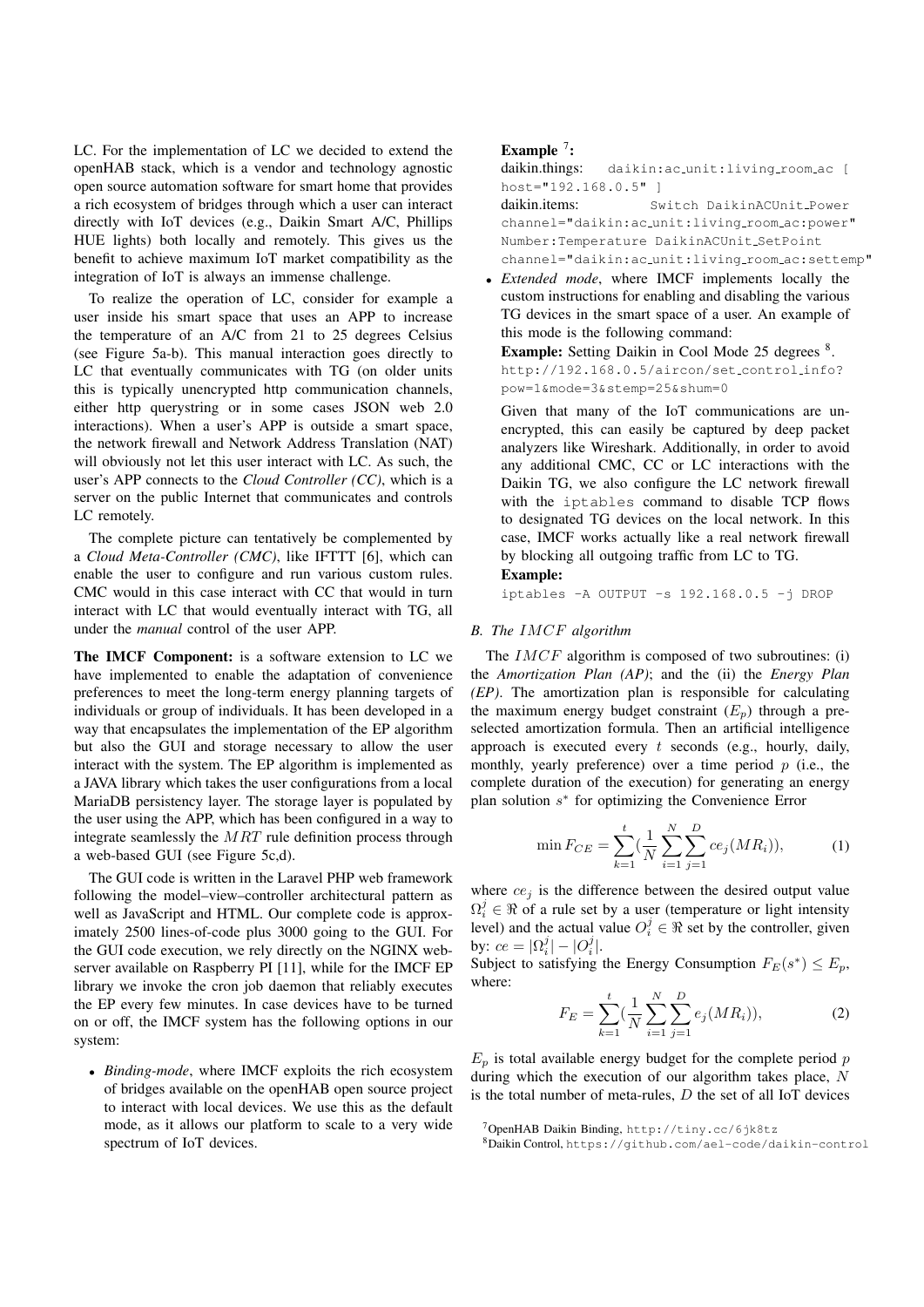and  $e_i$  is the energy consumption of device  $j$  given the action defined by output  $O_i^j$  of meta-rule  $MR_i$ , given by:

$$
E = \begin{cases} e_j, & \text{if } O_i^j \text{ is executed} \\ 0, & \text{otherwise} \end{cases}
$$

where  $e_j$  is the energy cost of device *j* for  $MR_i$ .

In this paper, we have adopted a hill-climbing algorithm, an iterative local search heuristic, which doesn't require a learning history (like respective Machine Learning techniques), does not require a target function (e.g., like A\*) and is straightforward to be implemented in a resource-constraint setting like local smart controllers (e.g., Raspberry).

Amortization Plan Algorithm: The *AP*() subroutine is initially executed for calculating the energy budget constraint  $E_p$ , subject to a monthly residence *Energy Consumption Profile ECP*. There are several amortization strategies that can be used, such as the following:

*(i) Linear Amortization Formula (LAF):* In this case, the total energy consumption *TE* can be linearly allocated throughout a pre-specified period *p* of duration time *t*, which can be set as yearly, monthly, daily, hourly and so on, giving the energy budget constraint:

$$
E_p = \frac{TE}{t},\tag{3}
$$

where *TE* is the total energy allocated for the complete period *p*. In our *ECP* example of Table I, the flat consumes a total energy  $TE = 3666$  kWh yearly, on average. In this case, if an hourly energy budget period is selected by the user, then the energy budget constraint  $E_h$  will be calculated as  $E_h$  =  $3666/8928 = 0.742$  kWh, for a duration  $t = 12 \times 31 \times 24 =$ 8928, indicating the hourly available budget for the whole year.

*(ii) Balloon Linear Amortization Formula (BLAF):* In this case, the user saves a percentage  $\pi$  of energy from total energy  $TE$ for a period of time  $\lambda < t$ , the so-called balloon  $\sigma$ , which is used in the remaining period  $\lambda' = t - \lambda$  that the energy consumption is higher. The energy budget constraint  $E_p$  for a period *p* of duration *t* is calculated as follows:

$$
E_p = \begin{cases} \frac{TE}{t} - \frac{\sigma}{\lambda}, \text{for } \lambda \text{ period} \\ \frac{TE}{t} + \frac{\sigma}{\lambda}, \text{for } \lambda' \text{ period} \end{cases},
$$
  
where  $\sigma = (\frac{TE}{t} \times \lambda) \times \pi$ . (4)

In our example, if the user desires to save  $\pi = 30\%$  of the total energy consumption  $TE = 3666$  kWh, for  $\lambda = 7$ months (e.g., for April to October) that the consumption is lower than the remaining  $\lambda' = 5$  months (i.e., November to March) then  $\sigma = (305.5 \times 7) \times 0.3 = 641.55$  kWh. Therefore, the energy consumption for seven months, between April to October, will be  $E_p = 397.15$  and for five months, between November to March will be  $E_p = 213.85$  kW. The corresponding hourly energy budget constraint of this formula will be  $E_h = 397.15/(31 \times 24) = 0.53$  kWh and  $E_h = 213.85/(31 \times 24) = 0.28$  kWh, accordingly.

Algorithm 1 *IMCF*: generates an energy-efficient plan Input: *MRT*: Meta-Rule Table; *k*: components to be modified;  $\tau_{max}$ : max iterations; *t*: time granularity; *apl*: amortization plan; *ECP*: Energy Consumption Profile **Output:** An energy plan solution  $s^* = (s_1, \ldots, s_N)$ 

|     | 1: $AP(apl, p, ECP)$                                             | ▷ Amortization Plan Routine                                                                                                              |
|-----|------------------------------------------------------------------|------------------------------------------------------------------------------------------------------------------------------------------|
| 2:  | switch $(apl)$                                                   |                                                                                                                                          |
| 3:  | a: $E_p \leftarrow LAF(t, ECP)$                                  | $\triangleright$ use linear Eq. (3)                                                                                                      |
| 4:  | b: $E_p \leftarrow BLAF(t, ECP)$                                 | $\triangleright$ use balloon Eq. (4)                                                                                                     |
| 5:  |                                                                  | c: $E_p \leftarrow EAF(t, ECP)$ $\Rightarrow$ use <i>ECP</i> -based Eq. (5)                                                              |
| 6:  |                                                                  |                                                                                                                                          |
|     |                                                                  | 7: <b>EP</b> ( <i>MRT</i> , <i>k</i> , $\tau_{max}$ , <i>i</i> , <i>E</i> <sub>p</sub> ) $\qquad \Rightarrow$ <b>Energy Plan Routine</b> |
| 8:  |                                                                  | $s^* \leftarrow init_i(MRT)$ $\triangleright s^*$ : initial solution for time i                                                          |
| 9:  |                                                                  | $(F_E, F_{CE}) \leftarrow evaluate(s^*)$ $\triangleright$ with Equations (1),(2)                                                         |
| 10: | While $\tau < \tau_{max}$ do                                     | $\triangleright$ $\tau$ : current iteration                                                                                              |
| 11: |                                                                  | $s \leftarrow optimization(s^*)$ $\triangleright$ randomly select k                                                                      |
|     | positions and swap their binary value                            |                                                                                                                                          |
| 12: |                                                                  | $(F_E, F_{CE}) \leftarrow evaluate(s)$ $\Rightarrow$ with Equations (1),(2)                                                              |
| 13: |                                                                  | <b>If</b> $(F_E(s) \le E_p)$ && $(F_{CE}(s) < F_C(s^*))$ then                                                                            |
| 14: | $s^* \leftarrow s$                                               | $\triangleright$ Set s as the current solution s*                                                                                        |
| 15: | EndIf                                                            |                                                                                                                                          |
| 16: | $\tau + +$                                                       | $\triangleright$ Increase iterations                                                                                                     |
|     | 17: EndWhile                                                     |                                                                                                                                          |
|     | 18: return $s^*$                                                 | $\triangleright$ Return the final energy plan solution                                                                                   |
| 19: |                                                                  |                                                                                                                                          |
|     | 20: $apl \leftarrow AP(apl, t, ECP);$                            |                                                                                                                                          |
|     | 21: <b>return</b> $(\forall i \ EP(MRT, k, \tau_{max}, i, apl))$ |                                                                                                                                          |

*(iii) ECP-based Amortization Formula (EAF):* In this case, a set of weights is calculated using the *Energy Consumption Profile ECP* vector (e.g., see Table I). The weights are then used to define the energy budget constraints for a user-defined period over an available energy budget *E*:

$$
E_p = \left\{ \frac{w_i \times E}{t/|ECP|} \right\}, \text{for} \quad i = 1, \dots, |ECP|,
$$
\n
$$
\text{where } w_i = \frac{TE}{ECP_i} \text{ and } \sum_{i=1}^{|ECP|} w_i = 1,
$$
\n<sup>(5)</sup>

*T E* is the total energy consumption derived from the *ECP*, *E* is the user-specified available energy budget, *|ECP|* is the size of the *Energy Consumption Profile* vector and *t/|ECP|* normalizes the energy budget based on the time granularity duration *t*. Clearly, *t* could have taken a different granularity (e.g., day, hour or even minute), given that this information is typically available in energy monitoring systems.

For example, lets assume an hourly energy budget period and an available yearly budget  $E = 3500$  kWh selected by a user of a flat with an *ECP* indicated in the left column of Table I. The total energy consumption derived from the *ECP* set is  $TE = 3666$  kWh and  $|ECP| = 12$ . Therefore  $w_1 = 0.211, w_2 = 0.144$ , and so on until  $w_{12} = 0.115$ . The hourly energy consumption per month can be calculated as  $\{\frac{w_i \times 3500}{31 \times 24}\}.$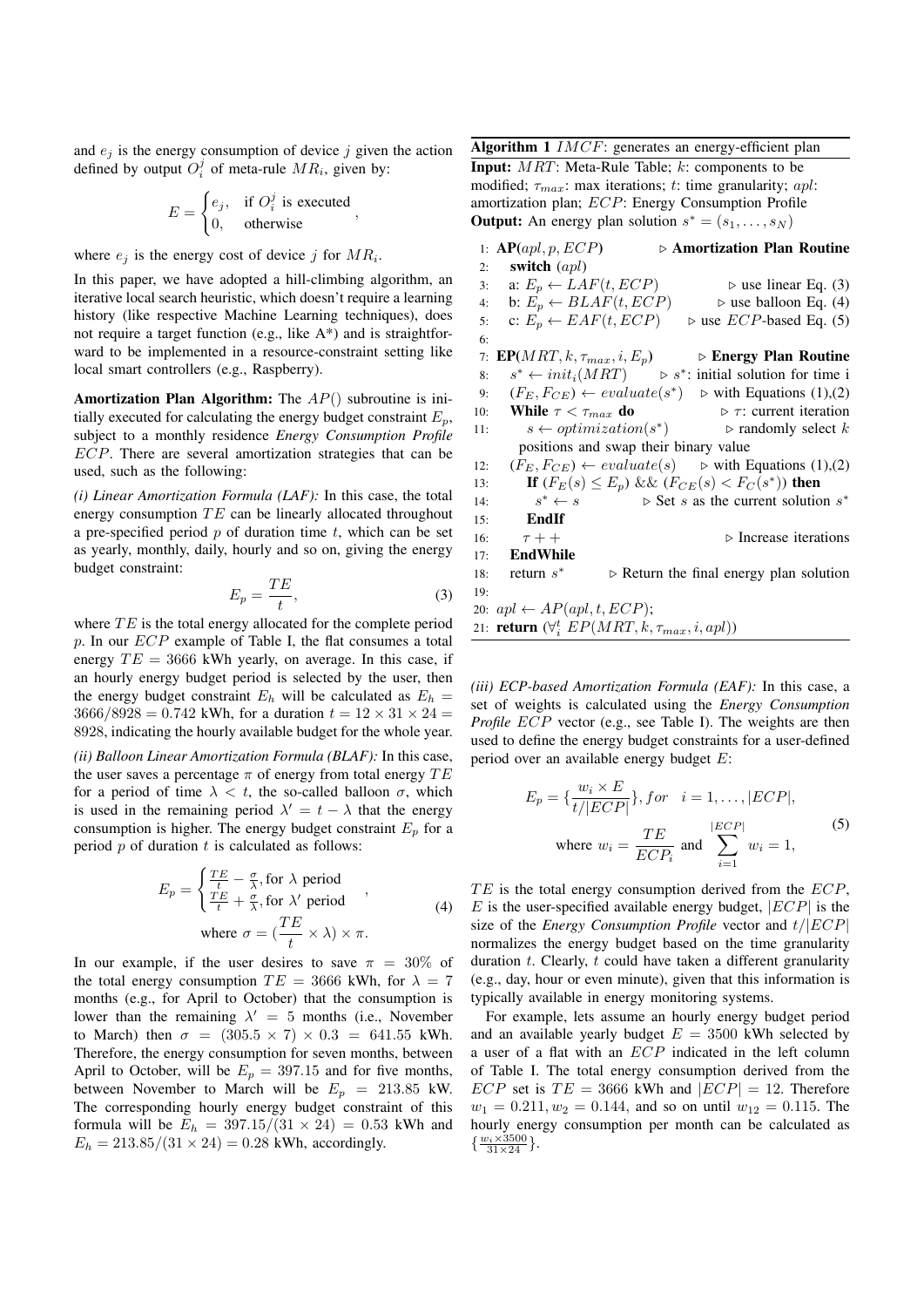

Fig. 4. Example execution of the IMCF framework Planner.

Energy Plan Algorithm: In this subsection, we discuss our EP algorithm and its related components and parameters.

*Solution Representation*: An energy plan solution is a vector  $s = \langle s_1, \ldots, s_N \rangle$  of size  $N = |MRT|$ . A vector component  $s_i$  represents a meta-rule in table *MRT*, where  $s_i = 0$  means ignoring meta-rule at position *i* of table  $MRT$  and  $s_i = 1$ means adopting meta-rule at position *i*.

*Initialization*: At the beginning of the local search heuristic an initial solution  $s<sup>*</sup>$  is developed in line 8 that will specify the initial state of the algorithm. An initial solution can be generated randomly or deterministically. In the latter, a deterministic solution for the *EP* can be to set all vector components to 1, meaning that all meta-rules will be greedily triggered, favoring in this way the convenience error objective, but having a high probability of violating the  $E_p$  constraint. In the case of a random initialization, the values of all vector components are uniformly randomly selected.

*Optimization*: For the optimization step, a hill-climbing local search heuristic is utilized for local optimization with neighborhoods that involve changing up to *k* components of the solution, which is often referred to as *k*-opt. During the optimization process *k* components are uniformly randomly selected and their binary value is swapped. Here it is important to note that any heuristic or meta-heuristic approach can be utilized in the *EP* optimization step.

*Evaluation*: Each solution *s* is evaluated using the performance metrics  $F_E$  and  $F_{CE}$  of Equations (1) and (2) in lines 9 and 12. A solution *s* is considered better and replaces the current best solution  $s^*$  if  $(F_E(s) \le E_p)$  &&  $(F_{CE}(s) < F_{CE}(s^*))$ . *Termination criterion*: the energy planner stops when  $\tau_{max}$ 

iterations are completed. Alternatively, the algorithm can iterate until  $\sharp s|F_{CE}(s) < F_{CE}(s^*)$ . However, in the absence of any knowledge on the optimal solution this may result in an infinite loop.

Case scenario: Consider the simplified scenario of Fig. 4 in which a user sets four meta-rules in the *MRT* for a fourroom residence, which along with some input data from the house's sensors as well as some online web services (e.g., weather forecasting website) are forwarded to the *IMCF*. *IMCF* initially runs the amortization plan subroutine using a pre-selected amortization formula as well as the *Energy Consumption Profile ECP* and calculates an energy budget constraint  $E_p$ . Then it converts the  $MRT$  to a binary vector, in which each position of the vector represents a meta-rule in the *MRT*. A random initialization process generates the first solution  $s^* = <1, 0, 0, 1>$ , which means that meta-rules 1 and 4 will be triggered and meta-rules 2 and 3 will be ignored. Solution  $s<sup>*</sup>$  is evaluated using the performance metrics of Energy Consumption and Convenience Error. During the optimization,  $k = 2$  vector components are modified using a uniform random generator. In this example, the value of vector component 2 is swapped from 0 to 1 and the value of component 4 is swapped from 1 to 0. The newly generated solution  $s = < 1, 1, 0, 0 >$  is again evaluated and compared with the current best solution  $s<sup>*</sup>$ . At each iteration, when *s* is better than  $s^*$  then  $s$  becomes the  $s^*$ . The algorithm stops when the termination criterion is met.

#### *C. Discussion and Analysis*

In this subsection we qualitatively compare our proposition to the baselines and also carry out a respective analysis.

## Baseline Approaches:

(i) No-Rule (NR): the first baseline approach ignores all rules in the Meta-Rule-Table (see Table II used in the flat dataset, the rest datasets later use uniformly random variations of the same table) and does not modify the behavior of the autonomous devices, thus this contradicts with the user's convenience. *F<sup>E</sup>* is obviously always 0 since no IoT device is turned on. On the other hand, *FCE* is measured as a percentage of convenience a user would have if that user executed all rules and *F<sup>T</sup>* is only the cost of doing that calculation. Consequently, the energy consumption of this approach is minimum and the convenience error is maximum.

(ii) Meta-Rule (MR): the second baseline approach ignores the energy consumption and executes all rules (greedily) in the Meta-Rule-Table for satisfying all meta-rules set by the user (again, see Table II used in the flat dataset). Consequently, the energy consumption of this approach is maximum and the convenience error is minimum as IoT will operate maximally.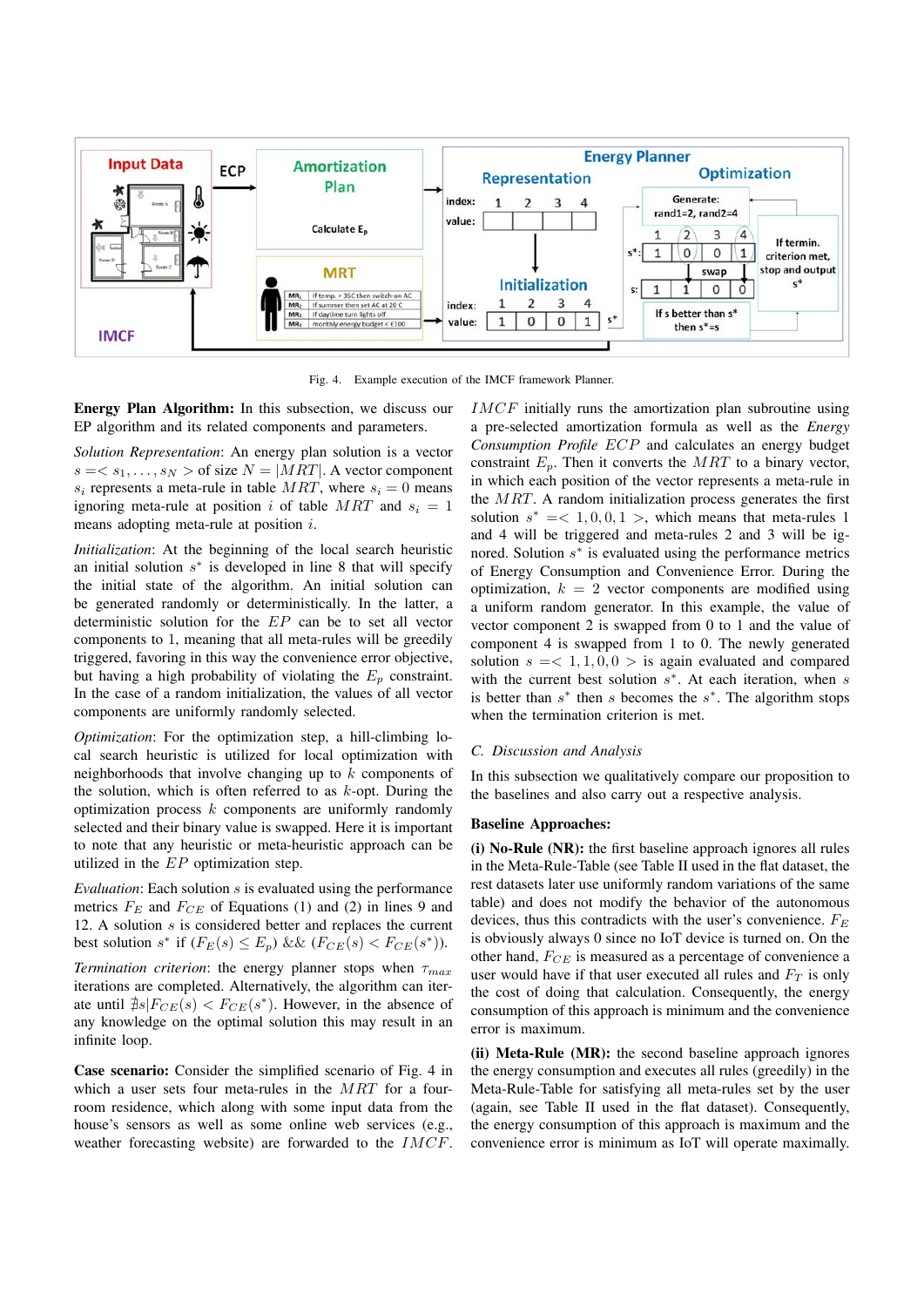

Fig. 5. **IMCF Graphical User Interface:** Integration of the IMCF Software Library in the openHAB Home Automation Stack. From left to right: (a) Interactive and Automated Menu; (b) Dashboard for smart space current state; (c) Meta-Rule-Table Configurator; and d) *MRT* data entry form.

Performance Analysis: We analytically derive the performance of *IMCF* with respect to the estimated convenience error *CE* and energy consumption *E*. We adopt a worst-case analysis as it provides a bound for all input considering the two extreme methods, i.e., No-Rule and Meta-Rule, as explained in Section I. Our experimental evaluation in Section III, shows that under realistic and real datasets our approach performs more efficiently than the projected worst case. The analysis ignores any energy not directly associated with the meta-rules table *MRT*.

Lemma 1. *Our IMCF approach has a convenience error of*  $F_{CE} = \frac{1}{n} \sum_{i=1}^{D}$ *i*=1  $\sum$  $\sum_{j}$  *ce*<sub>j</sub>(*MR*<sub>*i*</sub>)*, i* = 1*,...,n, where n* > 0 *is the number of meta-rules that will be executed.*

**Proof.** The energy planner will select at least  $n > 0$  metarules to be executed satisfying in this way the energy budget constraint. In the worst case where the energy budget is equal to zero, IMCF will act as the *NR* approach providing  $F_{CE}$  = 1. On the other hand, the *MR* approach by greedily executing all meta-rules in the *MRT* will offer an  $F_{CE} = 0$ 

Lemma 2. *Our IMCF approach has an energy consumption of*  $F_E = \frac{1}{n} \sum_{i=1}^{D}$ *i*=1  $\sum$  $\sum_{j} e_j(MR_i), i = 1, \ldots, n$ *, where*  $n \leq N$  *is the number of meta-rules that will be executed.*

**Proof.** The energy planner will select at most  $n \leq N$  metarules to be executed satisfying in this way the energy budget constraint. In the worst case scenario where there is no energy budget constraint, IMCF will act as the *MR* approach providing  $F_E = 1$ . On the other hand, the *NR* approach by not executing any meta-rule of the *MRT* will offer an  $F_E = 0$ 

### *D. Graphical User Interface (GUI)*

Our prototype GUI provides all the functionalities for a user participating in IMCF. The GUI is divided into a Meta-Rule-Table interface and the OpenHAB Rules Table, respectively, as shown in Figure 5d. The Meta-Rules interface prompts users

to define kWh preferred limits, temperature and light values for any configured time slots. The OpenHAB Rules Table records are retrieved through the OpenHAB Rest API system that consists of smart device sensor measurements installed and pre-configured in a building. These rule combinations are used by the EP algorithm.

At a high level, our GUI enables the following functions: (i) record OpenHAB item measurements/values on local storage and present those on a table; (ii) configure various meta-rules in regards of kWh limit, temperature and light values; (iii) operate the IMCF framework and get an efficient execution considering user satisfaction along with balanced Convenience Error (*FCE*) and Energy Consumption (*FE*).

#### III. EXPERIMENTAL METHODOLOGY & EVALUATION

This section presents an experimental evaluation of our proposed framework. We start-out with the experimental methodology and setup, followed by a number of experiments that expose the core benefits of our IMCF framework and its internal EP algorithm compared to baseline techniques. It also carries out a control study for parameters of the EP algorithm and concludes with an Energy Conservation Study.

#### *A. Methodology*

This section provides details regarding the algorithms, metrics and datasets used for evaluating the performance of the proposed approach.

Testbed: Our evaluation is carried out on our laboratory VMware private datacenter. Our computing node comprises of a Ubuntu 18.04 server image, featuring 8GB of RAM with 2 virtual CPUs (@ 2.40GHz). The image utilizes fast local 10K RPM RAID-5 LSILogic SCSI disks, formatted with VMFS 6 (1MB block size).

Datasets: We have adopted a trace-driven experimental methodology in which real datasets are fed into our simulator executed on the testbed. This allows repeatable execution of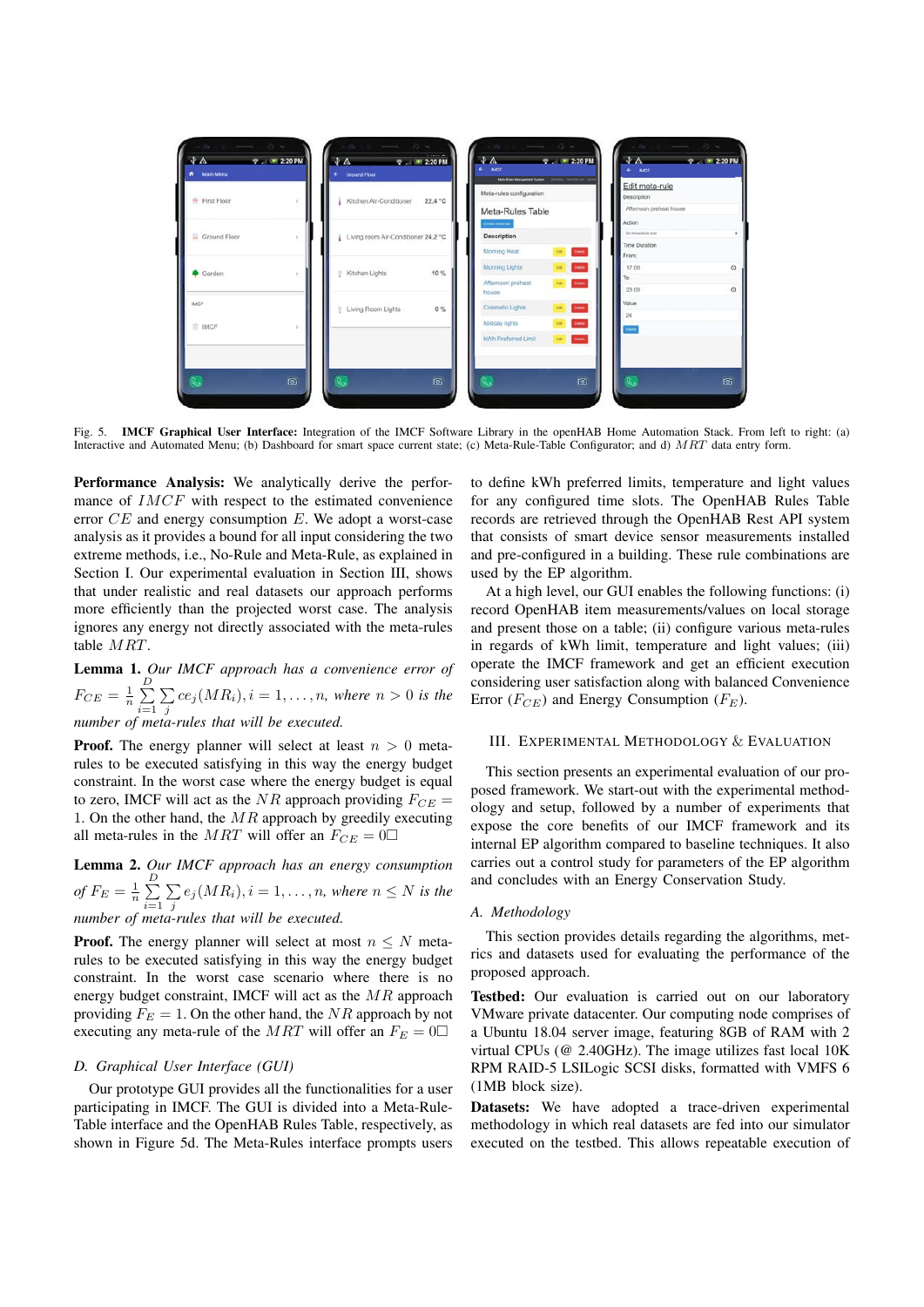TABLE II META-RULE TABLE (*MRT*) FOR FLAT EXPERIMENTS

| <b>Description</b>     | <b>Time/Duration</b> | Action          |        |
|------------------------|----------------------|-----------------|--------|
| Night Heat             | $01:00 - 07:00$      | Set Temperature | 25     |
| Morning Lights         | $04:00 - 09:00$      | Set Light       | 40     |
| Day Heat               | $08:00 - 16:00$      | Set Temperature | 22     |
| Midday Lights          | $10:00 - 17:00$      | Set Light       | 30     |
| Afternoon Preheat      | $17:00 - 24:00$      | Set Temperature | 24     |
| <b>Cosmetic Lights</b> | $18:00 - 24:00$      | Set Light       | 40     |
| Energy Flat            | for three years      | Set kWh Limit   | 11000  |
| <b>Energy House</b>    | for three years      | Set kWh Limit   | 25500  |
| <b>Energy Dorms</b>    | for three years      | Set kWh Limit   | 480000 |

workloads under different control parameters. More specifically, we utilize anonymized measurements from a real residential apartment that comprises of a variety of sensors, submeters and  $\approx$  5,668,878 readings (1.09 GB in total). These are real datasets of residential data collected by the "Center for Advanced Studies in Adaptive Systems" (CASAS) [12] at Washington State University. CASAS serves to meet research needs around testing of the technologies using real data through the use of a smart-home environment located on the WSU Pullman campus.

- *•* Temperature Dataset: The 700 MB dataset contains 3,555,238 readings on a second basis between October 2013 and December 2016. The readings, which are recorded at a residential apartment of a volunteer adult, include temperature and door/window sensor data.
- *•* Light Dataset: The 416 MB dataset contains 2,113,640 readings on a second basis between October 2013 and December 2016. The readings include the light data.

To evaluate the scalability of our propositions for residential buildings of various scales, we have generated three realistic datasets by replicating the above onto various building sizes. The resulting datasets are the following:

- *•* Flat Dataset: A single user flat/apartment dataset consisted of one bedroom, a bathroom and a kitchen. The apartment has a single split unit to warm/cool an area size of 50  $m^2$ . It has a size of 1.09 GB.
- *•* House Dataset: A residential house dataset generated by replicating, mixing up the readings and multiplying the real dataset by a factor of four. It has three bedrooms and four split units used by four residents. The area size is  $\approx$ 200  $m^2$ . It has a size of 4.50 GBs.
- *•* Dorms Dataset: A University Campus dataset (dorms) generated synthetically from the initial datasets. We have generated 50 dorm apartments consisting of two bedrooms (10 *m*<sup>2</sup> / room) with a shared bathroom, a kitchen and two split units. The total area size of the dorms is  $\approx$ 2000 *m*<sup>2</sup> and has a size of 20 GBs.

Metrics: Our cost metrics for each meta-rule (*MRi*) are defined in Section II and summarizes as follows:

- *•* Convenience Error *ce<sup>j</sup>* (*MRi*) *is the difference between the desired output value and the actual value*.
- Energy Consumption  $e_i(MR_i)$  *is the energy consumption of device j*.

TABLE III IFTTT CONFIGURATIONS FOR FLAT EXPERIMENT

| IF          | <b>THIS</b>                | <b>THEN</b>     | <b>THAT</b> |
|-------------|----------------------------|-----------------|-------------|
| Season      | Summer                     | Set Temperature | 25          |
| Season      | Winter                     | Set Temperature | 20          |
| Weather     | Sunny                      | Set Temperature | 20          |
| Weather     | Cloudy                     | Set Temperature | 22          |
| Weather     | $\overline{\text{S}}$ unny | Set Light       |             |
| Weather     | Cloudy                     | Set Light       | 40          |
| Temperature | >30                        | Set Temperature | 23          |
| Temperature | <10                        | Set Temperature | 24          |
| Light Level | >15                        | Set Light       | 9           |
| Door        | Open                       | Set Light       | 0           |

*•* CPU Time (*F<sup>T</sup>* ) *is the processing time required by the controller for running the optimization function and calculating the output for all meta-rules.*

The mean and standard deviation of the results is shown with error bars in all experimental studies that follow, based on ten repetitions.

Algorithms: Here we provide a concise overview of the compared methods and algorithms considering the Meta-Rule-Table (*MRT*), which is inspired from real preferences recorded by users.

- *•* Baseline Approaches (NR, MR): the two baseline approaches are explained in Section II. The No-Rule (NR) approach ignores all rules in the Meta-Rule-Table and does not modify the behavior of the autonomous devices. The Meta-Rule (MR) method ignores the energy consumption and executes all rules greedily in the Meta-Rule-Table for satisfying all meta-rules set by the user.
- **If-This-Then-That (IFTTT):** this method executes the IFTTT preferences (see Table III) used in the flat dataset. The dataset was collected from the official IFTTT website. For the evaluation we measure  $F_{CE}$ , i.e., percentage of convenience a user will get from executing the IFTTT rules against all rules (recorded in the *MRT* table).
- **Energy Planner (EP) algorithm:** For the construction of the EP algorithm we have set the number of rules activation/deactivation in each iteration (k), a savings percentage amount (s), and the number of iterations ( $\tau_{max}$ ) and detailed evaluation follows for these parameters in sub-sections III-C and III-D.

## *B. Performance Evaluation*

In this experimental series, we evaluate the performance of the proposed EP framework against all algorithms over all datasets introduced, with respect to Energy Consumption and the Convenience Error. Figure 6 demonstrates the tradeoff between the Energy Consumption (*FE*), the Convenience Error  $(F_{CE})$  and the CPU Execution Time  $(F_T)$  between all approaches. The NR approach obtained the worst  $F_{CE}$  = 62% of the whole dataset, and the best  $F_E = 0$  kWh. The EP algorithm obtained an impressive *FCE* of around 2%-4% and the second lowest  $F_E$ . The IFTTT  $\&$  MR algorithms are greedy in regards of Energy Consumption, thus their kWh consumed are very high. The main difference between the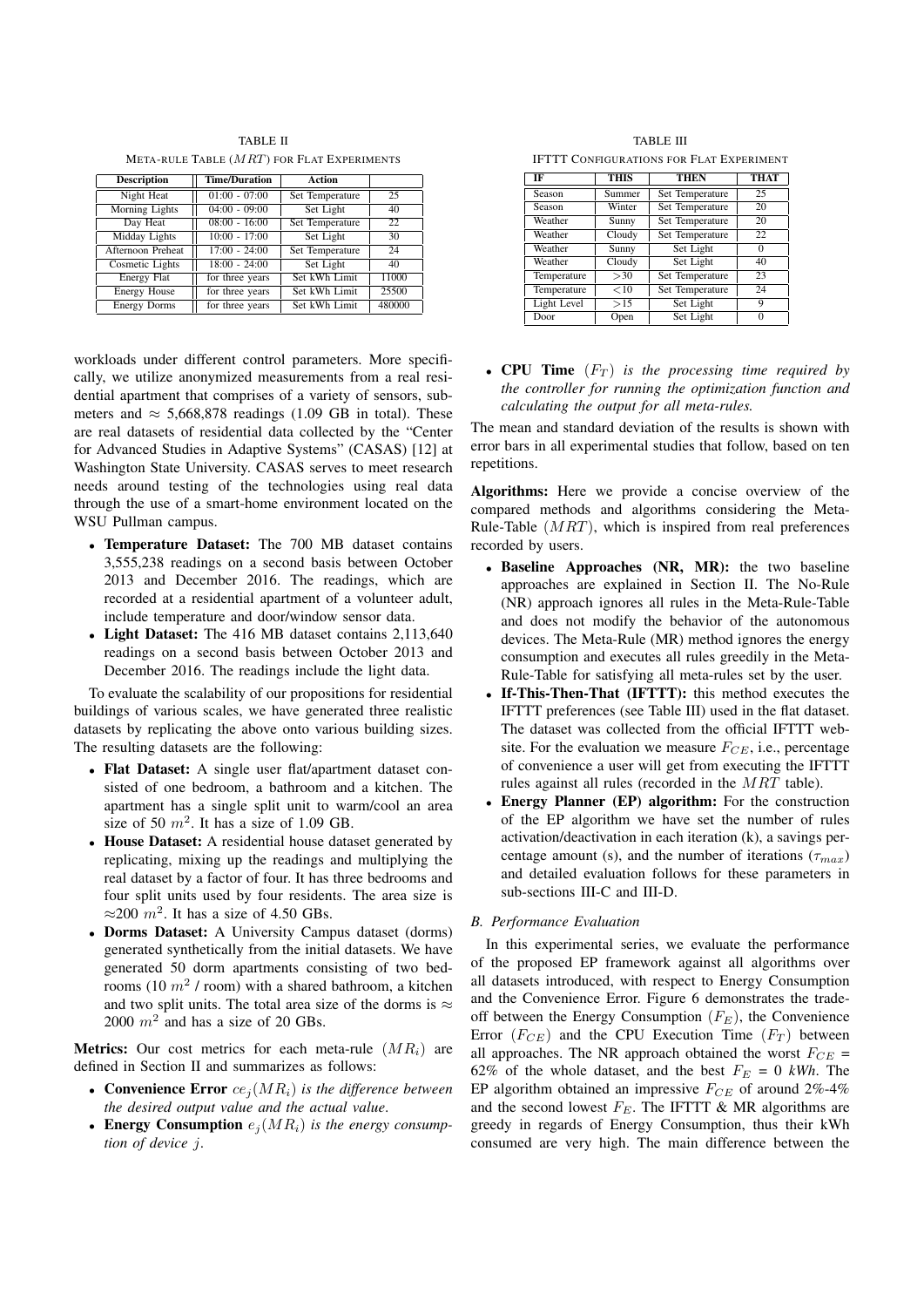

Fig. 6. **Performance Evaluation:** Evaluation in terms of the Convenience Error ( $F_{CE}$ ), the *Energy Consumption* ( $F_E$ ) and the CPU Execution Time ( $F_T$ ) in all datasets.

two is that IFTTT has  $F_{CE} = 26\%$  in the residential flat case,  $F_{CE}$  = 29% in the case of a house, and  $F_{CE}$  = 39% in the dorms case, while the MR satisfies all the meta-rules, thus its *F<sub>CE</sub>* is 0%, which is the best possible obtained.

In the residential flat case, the preferred energy budget was configured to 11000 *kWh* for all three years, and the EP managed to save up to 10% of energy, which is approximately 9500 *kWh*, with a reasonable *FCE* around 2%-3%. In the case of a house, the preferred energy budget was configured to 25500 *kWh* for all three years, and the EP managed to achieve approximately 22300 *kWh*, with *FCE* around 2%-2.5%. In the dorms case, the preferred energy budget was configured to 480,000 *kWh* for all three years, and the EP managed to achieve approximately 410,000 *kWh*, with a reasonable  $F_{CE}$  around 2.5%-3%. Here it is important to notice, that the difference between the MR and the EP in terms of energy consumption, is relatively high and particularly  $\approx$  5,000kWh for the flat dataset,  $\approx 10,000$ kWh for the house dataset, and  $\approx$ 150,000kWh for the dorms dataset.

The fastest execution time was achieved by NR since it simply executes an error calculation ignoring all rules. The EP hill climbing approach, on the other hand, searches the decision space for a solution that will optimize the user's convenience and satisfy the energy constraint, at the same time, which is a much more time-consuming process. Finally, the MR greedy approach focuses only on minimizing the Convenience Error, which means executing all meta-rules without any iterative processes or calculations, since  $F_{CE}$ =0%.

#### *C. k-opt Evaluation*

In the second experiment, we evaluate the performance of the proposed EP framework against different *k*s (rule modifications), with respect to Energy Consumption and the Convenience Error. Figure 7 illustrates that by using four activation/deactivation rule modifications in each iteration we obtain the best *FCE*. The worst *FCE* occurred when we used two rule modifications. In the residential flat case, the energy consumed was in every case approximately the same and around 9500 *kWh*. What actually made a difference was the *FCE*, which decreased from 3.3% to 2.6% in the flat case, from 3.0% to 2.2% in the house scenario, and from 3.4% to 2.5% in

the dorms scenario, as we increased the activation/deactivation rule modifications in each iteration.

This is due to the hill climbing approach performing bigger "jumps" towards the local optimum at each step and thus searching the solution space more effectively. As the number of *k* rule modifications increases, the *FCE* is decreasing gradually while the *F<sup>E</sup>* is approximately at the same level.

## *D. Initialization Evaluation*

In the third experimental series, we evaluate the performance of the proposed EP framework using different initialization strategies, with respect to Energy Consumption (*FE*) and the Convenience Error (*FCE*). In the first (all-1s) case, we have initially activated and applied all rules. In the second (random) case, we have uniformly randomly activated some rules and in the last (all-0s) case, we have initially deactivated all rules. Figure 8 presents the *FCE* that increases by using the "all-deactivated" (i.e., all-0s) rules strategy, hence consuming less energy and in contrast to the "all-activated" (i.e., all-1s) and the "random" rule strategies.

In the residential flat case, starting from all-1s, moving to random and finally to all-0s, we observe an increase on the  $F_{CE}$  from approximately 2.6% to 3.1%, but respectively there is a decrease on the *F<sup>E</sup>* from approximately 9500 *kWh* to 8600 *kWh*. In the house scenario, starting from all-1s, moving to random and finally to all-0s, we observe an increase on the  $F_{CE}$  from approximately 2.2% to 2.7%, but respectively there is a decrease on the *F<sup>E</sup>* from approximately 22300 *kWh* to 20500 *kWh*. In the dorms case, starting from all-1s, moving to random and finally to all-0s, we observe an increase on the *F<sub>CE</sub>* from approximately 2.5% to 3.0%, but respectively there is a decrease on the *F<sup>E</sup>* from approximately 410,000 *kWh* to 382,000 *kWh*. This is due to the hill climbing approach that needs to perform more iterations in the solution space to find the local optimum, and consequently an optimal energy plan, when all rules are deactivated.

#### *E. Energy Conservation Study*

In the fourth experimental series, we evaluate the performance of the proposed EP approach over various savings percentages, with respect to Energy Consumption and Convenience Error. This evaluation is inspired by the SAVES is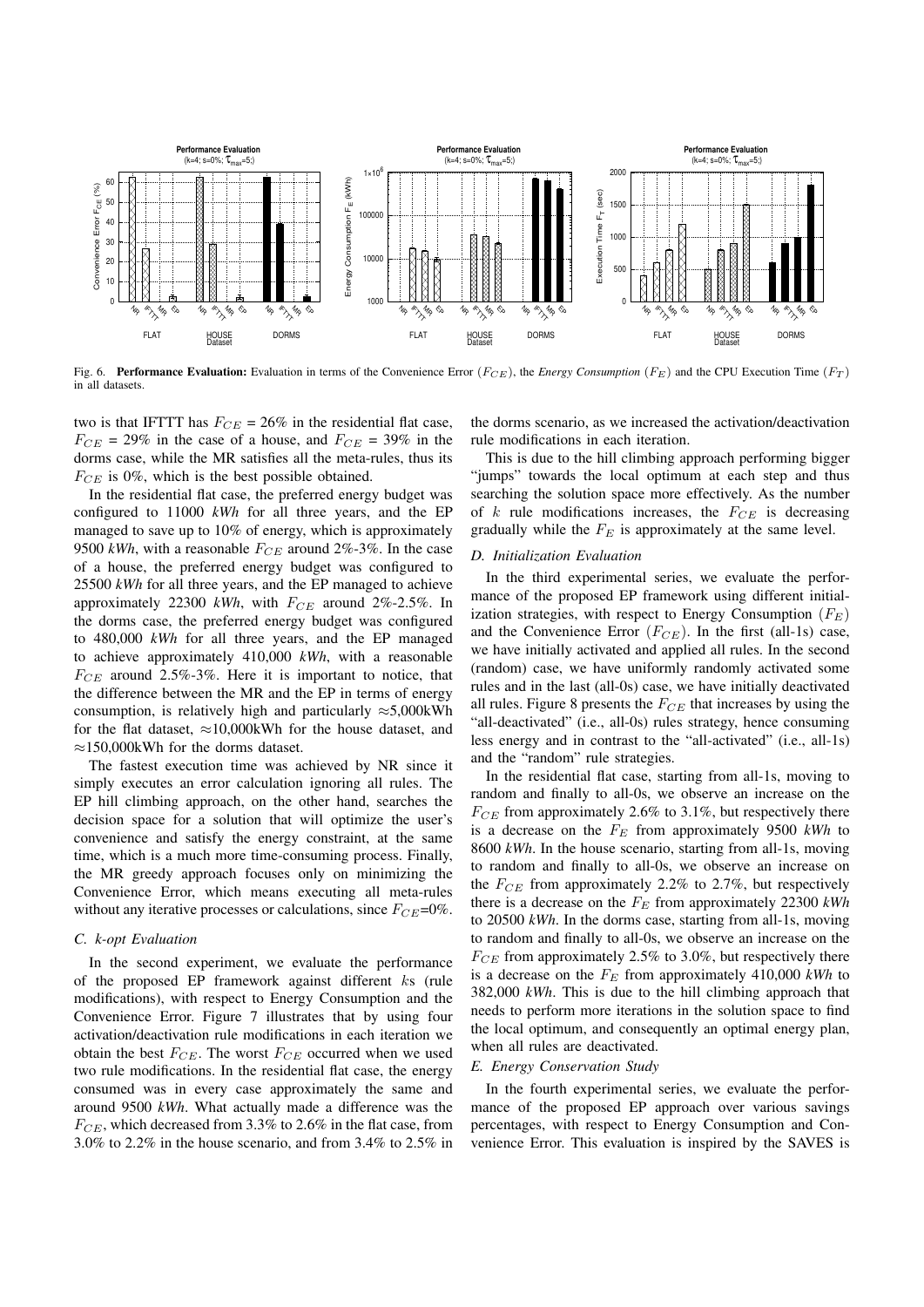

Fig. 7. k-opt Evaluation: Evaluation in terms of the Convenience Error (*FCE*) and the *Energy Consumption* (*FE*) based on the number of modified rules (activated/deactivated), in all datasets.



Fig. 8. Initialization Evaluation: Evaluation in terms of the Convenience Error (*FCE*) and the *Energy Consumption* (*FE*) based on various initialization techniques, in all datasets.

TABLE IV EVALUATING OUR SYSTEM PROTOTYPE WITH RESPECT TO ENERGY CONSUMPTION  $(F_E)$  AND CONVENIENCE ERROR  $(F_{CE})$ 

Time Duration | Energy Consumption  $(F_E)$  | Convenience Error  $(F_{CE})$ Week 130.64 kWh 2.35%

| <b>TABLE V</b>                                   |  |
|--------------------------------------------------|--|
| INDIVIDUAL RESIDENT CONVENIENCE ERROR $(F_{CE})$ |  |

their personal preferences using the Mobile APP that interacts

| <b>Users</b> | Convenience Error ( $F_{CE}$ ) |
|--------------|--------------------------------|
| Father       | 0.8006%                        |
| Mother       | 0.7899%                        |
| Daughter     | 0.7595%                        |

an inter-dormitory energy-saving competition that took place on 2014 - 2016 and that we outlined in the introduction. SAVES aimed at delivering 8% average electricity savings in participating dormitories.

Figure 9 shows that by increasing the potential energy savings there is a slight increase on the *FCE* clearly demonstrating the trade-off between those two objectives. The tradeoff ranges between 5-40% of energy savings (that is around 1500 *kWh* in the residential flat case) for 1-3% increase on the  $F_{CE}$  can be considered as a fair exchange.

#### *F. Prototype Evaluation*

In the final experimental series, we deployed an instance of our real prototype system for a family of three persons for one week. Particularly, we allowed each person to configure

with an IMCF-LC node on a Linux VM on our datacenter described earlier. Particularly, each individual resident entered approximately three different meta-rules according to their personal preferences. One of them have set the weekly energy consumption (kWh) limit to 165kWh. This results in configuration data of approximately 65 bytes / user stored in the MariaDB persistency layer. In order to measure the environmental parameters (i.e., temperature, light) we use data from the open weather API. We measure again the performance of the proposed EP framework in regards to Energy Consumption and Convenience Error.

The *F<sup>E</sup>* and *FCE* results for our evaluation using real Weather Forecast data are summarized in Table IV. In respect to *FCE* our observation is that EP is indeed an efficient approach for retrieving great user satisfaction, as it performs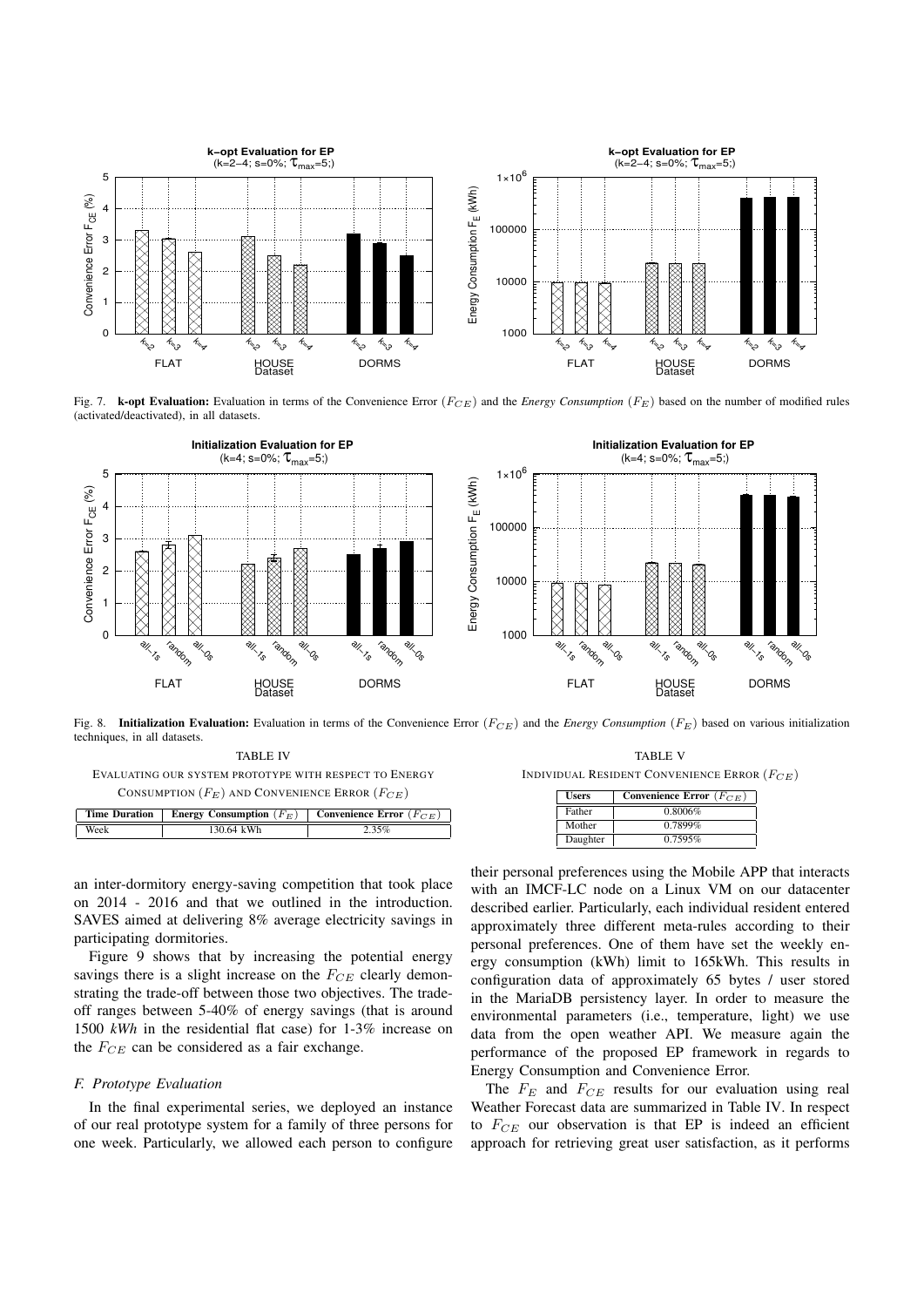

Fig. 9. Energy Conservation Study: Evaluation in terms of the Convenience Error (*FCE*) and the *Energy Consumption* (*FE*) based on different saving values, in all datasets.

in 4 seconds on average with an Average Convenience Error  $\approx$  2.35%. Table V demonstrates for each individual resident their own Average Convenience Error values in respect with their configured meta-rules, showing both a consistent and high satisfaction close to 99.7% for all residents. Another observation is that Energy Consumption  $\approx$  130.64 kWh is within the preferred budget limit as pre-configured by the user, and the system behaves correspondingly to what we observed in the simulations.

# IV. RELATED WORK

In this section, we provide the related work using a breadthto-depth approach that aims to provide additional pointers to the interested reader.

## *A. IoT Data Management*

The uptake of IoT in recent years has brought a revived interest on data management and data engineering solutions, architectures and applications with a focus on data ingestion [13], analytic architectures for streaming data [14] as well as relevant benchmarking [15]. From the application perspective, a specific focus has been given to privacy [16], context awareness [17], temporal analytics [18], localization [19], [20] and telco big data [21].

Green Data Management has been a complementary and related topic with intensive research over the years, particularly in data center [22] and data warehouse design [23], greenaware route planning in GIS systems [24], but the focus on smart IoT actuation application frameworks has been overlooked over the years. Our study aims to put a focus on smart energy systems and smart actuations that aims to contribute in curbing the  $CO_2$  increase of IoT from 4% to 8% by 2025.

## *B. Smart Energy Management Systems*

In this subsection we overview energy management systems for three different contexts, stemming both from the industrial and academic sectors.

Photovoltaic Home Energy Management: The Sunny Home Manager [25] (HM) controllers by SMA monitors power

flows, particularly the production of AC power from the inverters and the consumption of AC power from the households (recorded by an energy meter). HM then manages the power consumption workloads accordingly (e.g., when to operate a washing machine or smart car charger so that solar energy self-consumption is optimized). This is achieved with its open *Simple Energy Management Protocol (SEMP)* or the industrywide adopted EEBUS [26] protocols with its KEO reference implementation. However, these protocols are geared for load management inside smart buildings rather than for enabling users achieve some long-term energy (energy consumption) targets as we do in our work. As such, these energy home managers have a complementary role to the energy planning propositions we present in this paper.

Smart Thermostats: The Nest.com Learning Thermostat is a programmable and self-learning Wi-Fi-enabled thermostat that optimizes cooling and heating to conserve energy. However, there are the following differences with IMCF: (i) these thermostats do not enable the adaptation of convenience preferences to meet the long-term energy planning targets of individuals or group of individuals (see examples in Section I); and (ii) these require learning data from users (e.g., location) that might be a privacy concern. Similarly, prior research [27], [28], was mainly concerned with improving comfort levels of HVAC system but not long-term energy planning targets.

## *C. Rule Automation Workflows (RAW)*

In this subsection we cover complementary work of RAW pipelines and the competing approaches to achieve the exploration of the RAW search space.

Real-time IFTTT: Heo et al. [29] implemented RT-IFTTT, a real-time IoT language and its framework that uses trigger condition-aware flexible sensor polling intervals. The RT-IFTTT language extends the existing IFTTT syntax, and allows users to specify real-time constraints for their applets. Again, this system doesn't enable long term energy planning.

RAW Informed Search Methods: are generally characterized by a *utility* in scanning the solution space to reach the goal